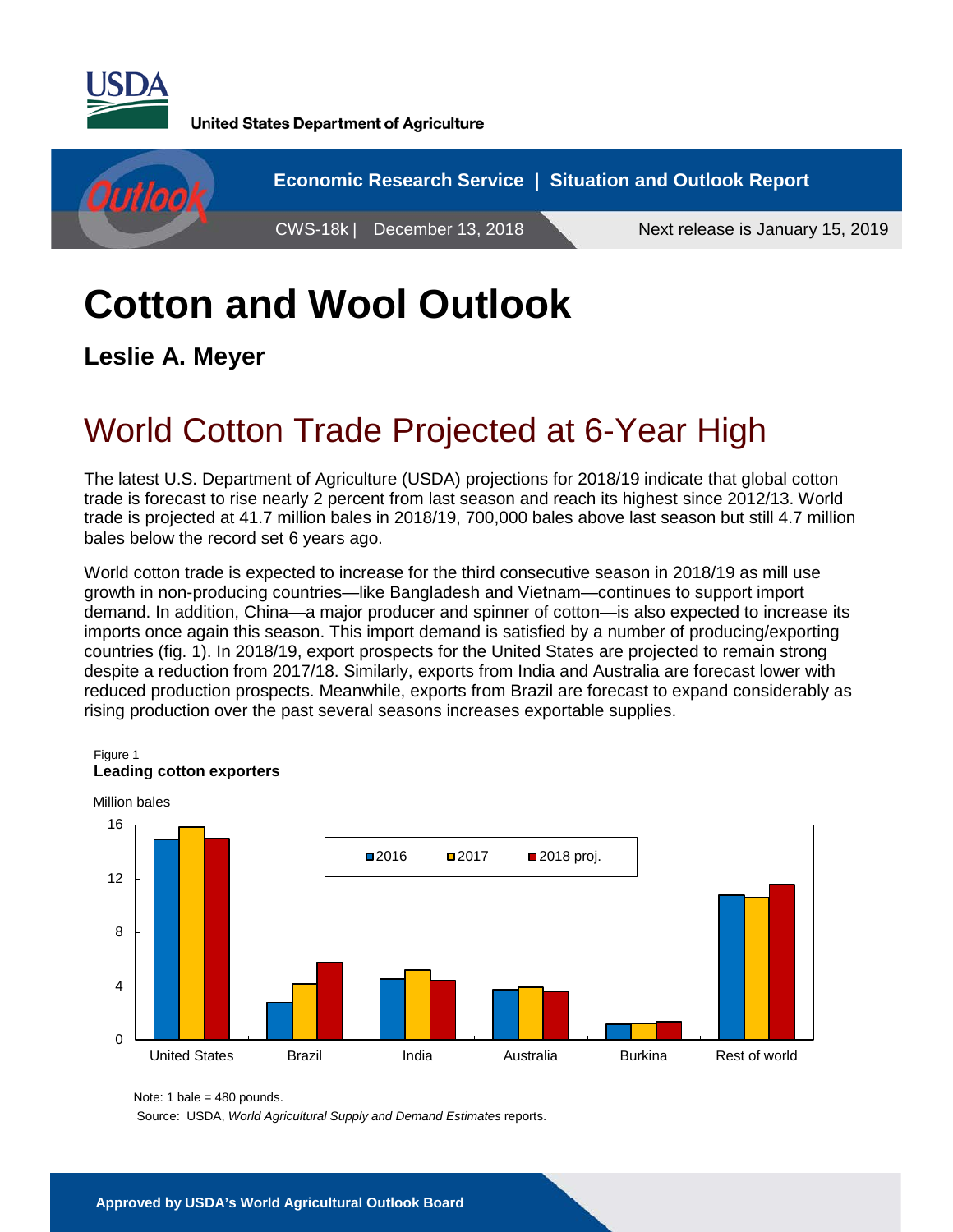## **Domestic Outlook**

### U.S. Cotton Production Revised Slightly in December

According to USDA's December *Crop Production* report, 2018 U.S. cotton production is estimated at nearly 18.6 million bales, 2.3 million bales (11 percent) below the 2017 crop. Planted and harvested area this season are estimated at 14.0 million and 10.4 million acres, respectively; detrimental weather conditions in the Southwest and Southeast this season pushed the national abandonment rate to 26 percent, the highest in 5 years. The 2018 national yield is forecast at 860 pounds per harvested acre, below last season's record of 905 pounds but above the 3-year average of 846 pounds. Upland cotton production is estimated at 17.8 million bales, the second largest in a decade. The extra-long staple (ELS) crop is forecast at 771,000 bales, the largest since 2012's 780,000 bales. For current production estimates by State and region, see table 10.

Upland cotton production is estimated to decline in three of the four Cotton Belt regions this season (fig. 2). The Southwest upland crop is projected at 8.1 million bales in 2018, 22 percent below last season's record. Drought conditions early in the growing season pushed the abandonment rate to nearly 40 percent, the highest in 5 years; however, an above average yield on the area that was harvested kept the region's crop from declining further.

In the Delta, 2018 cotton production is forecast at nearly 4.7 million bales, 8 percent above last season and the largest in 11 years. Area approached 2 million acres in 2018 for the first time since 2012, and the region's yield is projected at a record 1,142 pounds per harvested acre. Meanwhile, Southeast cotton production is expected to reach only 4.2 million bales in 2018, below last season's 4.6 million bales. Despite higher acreage in 2018, the effects of two hurricanes that moved through the region this fall led to the highest abandonment there since 2002 and the lowest yield in 7 years. In the West, upland production is forecast at 785,000 bales in 2018, compared with 833,000 bales last season and a 5-year average of 737,000 bales. Lower area this season more than offset a higher yield expectation.

#### Figure 2 **U.S. regional upland cotton production**

Million bales



Source: USDA, *Crop Production* reports.

**2** Cotton and Wool Outlook, CWS-18k, December 13, 2018 USDA, Economic Research Service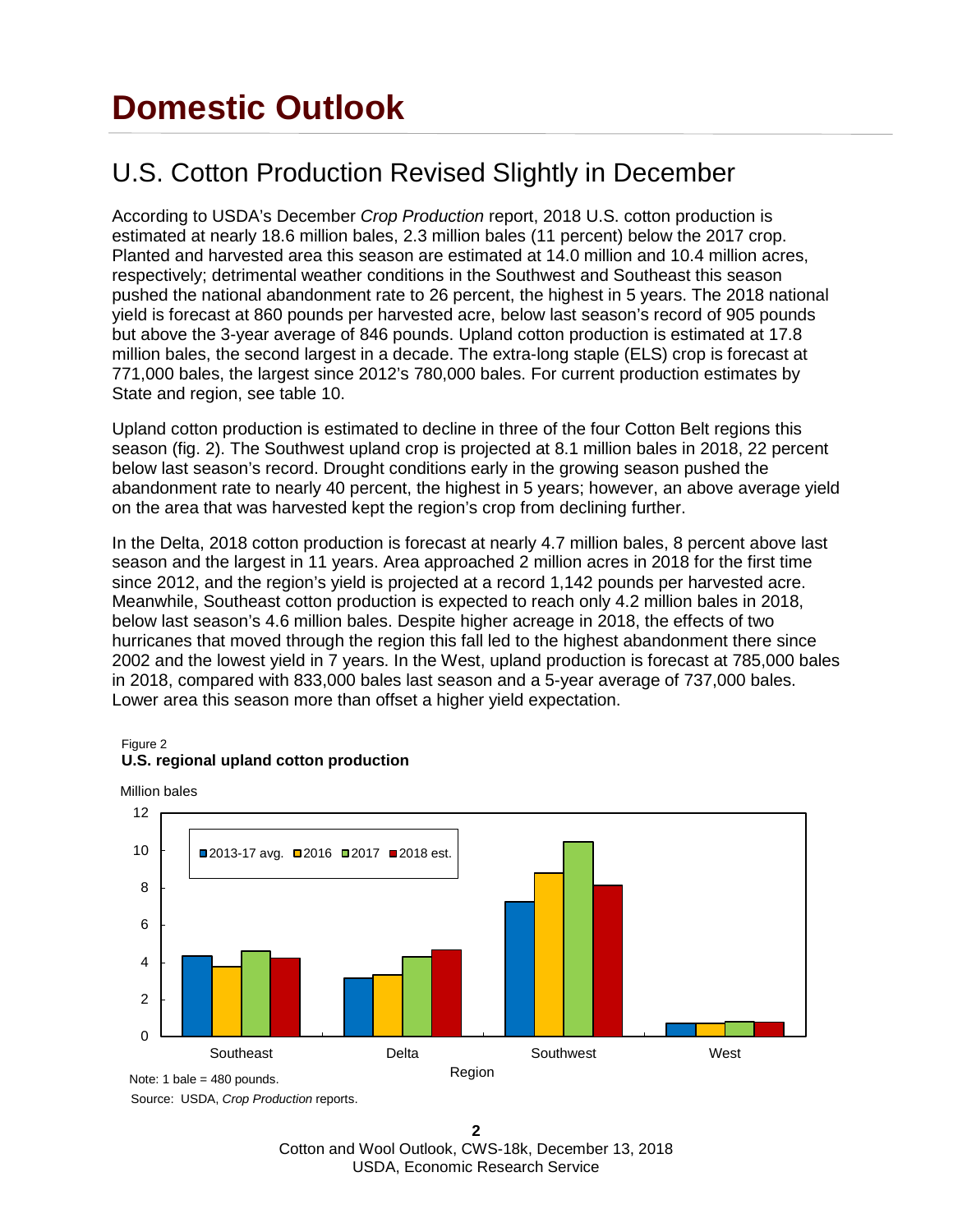### U.S. Cotton Demand Unchanged; Ending Stocks Revised

Projected 2018/19 demand for U.S. cotton was unchanged in December at 18.3 million bales; exports are forecast at 15.0 million bales, and mill use remains at 3.3 million bales. Although this season's U.S. cotton export estimate is 850,000 bales below the final 2017/18 estimate, U.S. cotton is projected to remain relatively competitive on the global market. Reduced production estimates for a number of countries, along with U.S. export commitments to date near those of a year ago, help support the U.S. export estimate near that of 2016/17. Based on the current global cotton trade estimate, the 2018/19 U.S. share of world trade is forecast at 36 percent, down slightly from the previous 2 years due to higher expected exports from Brazil.

With U.S. demand unchanged from November, the production increase this month raised the ending stocks estimate slightly. For 2018/19, ending stocks are currently projected at 4.4 million bales, 100,000 bales above both last month and the 2017/18 estimate. Although the stocks would be the highest since 2008/09, the more relevant stocks-to-use ratio is only slightly above last season's level. Based on the latest global supply and demand outlook for 2018/19, the U.S. upland cotton farm price is projected to range between 71 cents and 77 cents per pound, with the midpoint of 74 cents per pound more than 5 cents above the final 2017/18 estimate.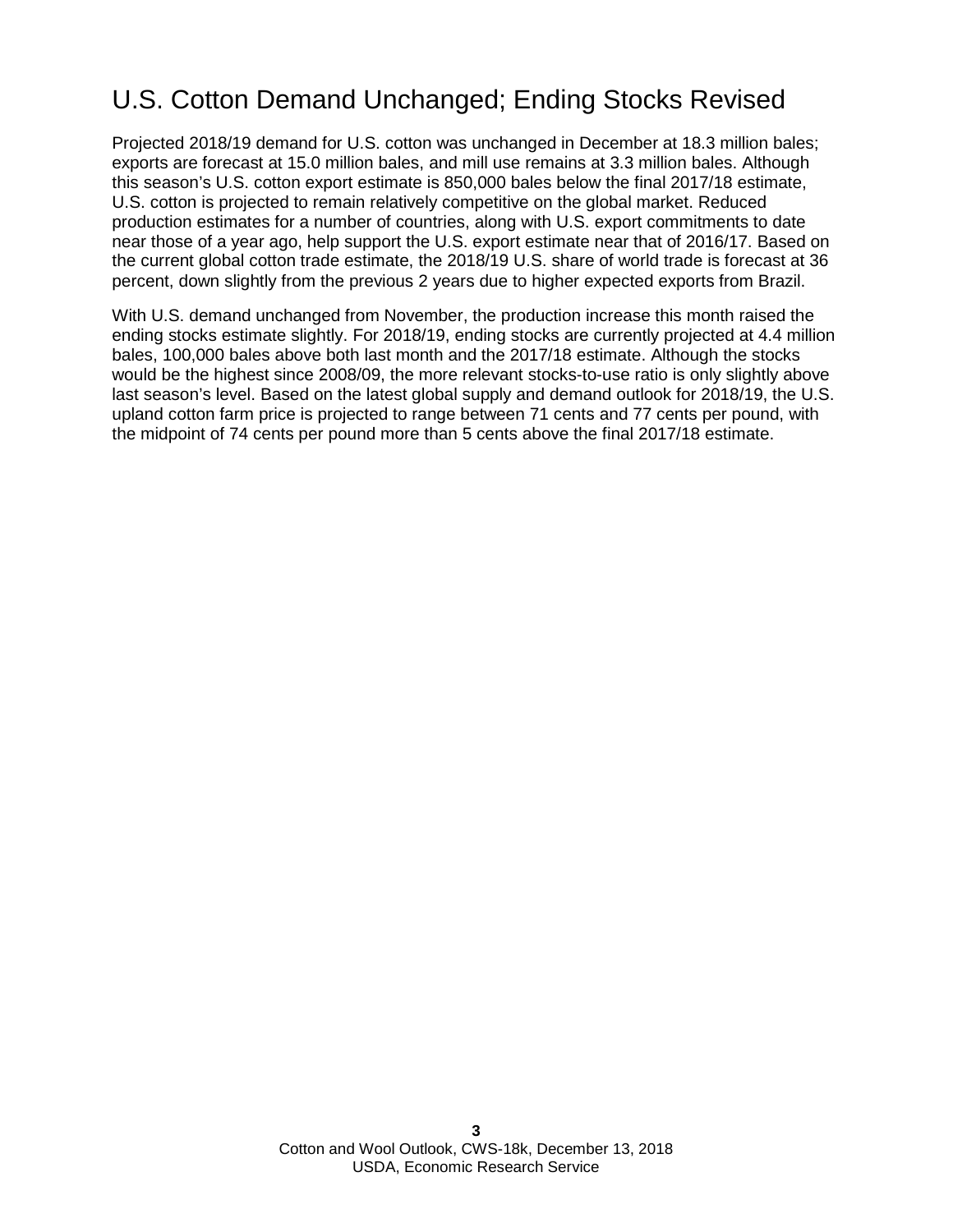## **International Outlook**

#### Global Cotton Production Lower in 2018/19

World cotton production in 2018/19 is projected at 118.7 million bales, 4 percent (5 million bales) below last season, as a reduction in area and yield expectations both contribute to the decrease (fig. 3). Global harvested area is forecast at 33.3 million hectares (82.2 million acres) this season—1 percent lower—as area declines in most major producing countries more than offset an increase for Brazil. The global yield is forecast at 777 kilograms (kg) per hectare (693 pounds per acre), slightly above the 5-year average.

Cotton production in 2018/19 is expected to decline for each of the top producers, except for Brazil. For India—the largest producer—production is projected to reach 27.5 million bales this season, 5 percent below 2017/18. Although harvested area is equal to a year ago, at 12.4 million hectares, India's yield is expected lower as the monsoon's withdrawal this season left cotton-producing regions there short of moisture, reducing yield to below the 5-year average.

For China, 2018/19 cotton production is projected at 27.0 million bales, 500,000 bales (2 percent) below a year earlier, with both harvested area and yield forecast lower. Most of China's cotton is produced in the western region of Xinjiang, where yields are significantly higher and have resulted in record yields for China in recent years as Xinjiang's share of the crop has risen. However, the national yield in 2018/19 is expected to dip below the 2017/18 record of 1,761 kg per hectare to 1,755 kg per hectare.

Pakistan's production in 2018/19 is forecast at 7.4 million bales, 800,000 bales (10 percent) below 2017/18 and the smallest crop there in 3 years. An 11-percent reduction in area is largely responsible for this season's decline, as yield is projected to rise slightly to the 5-year average of 671 kg per hectare. For Australia, lower area and yield are reducing the crop by nearly 50 percent to 2.5 million bales, the lowest in 4 years.



#### Figure 3 **Global cotton production and consumption**

Note: 1 bale = 480 pounds.

Million bales

Source: USDA, *World Agricultural Supply and Demand Estimates* reports.

**4** Cotton and Wool Outlook, CWS-18k, December 13, 2018 USDA, Economic Research Service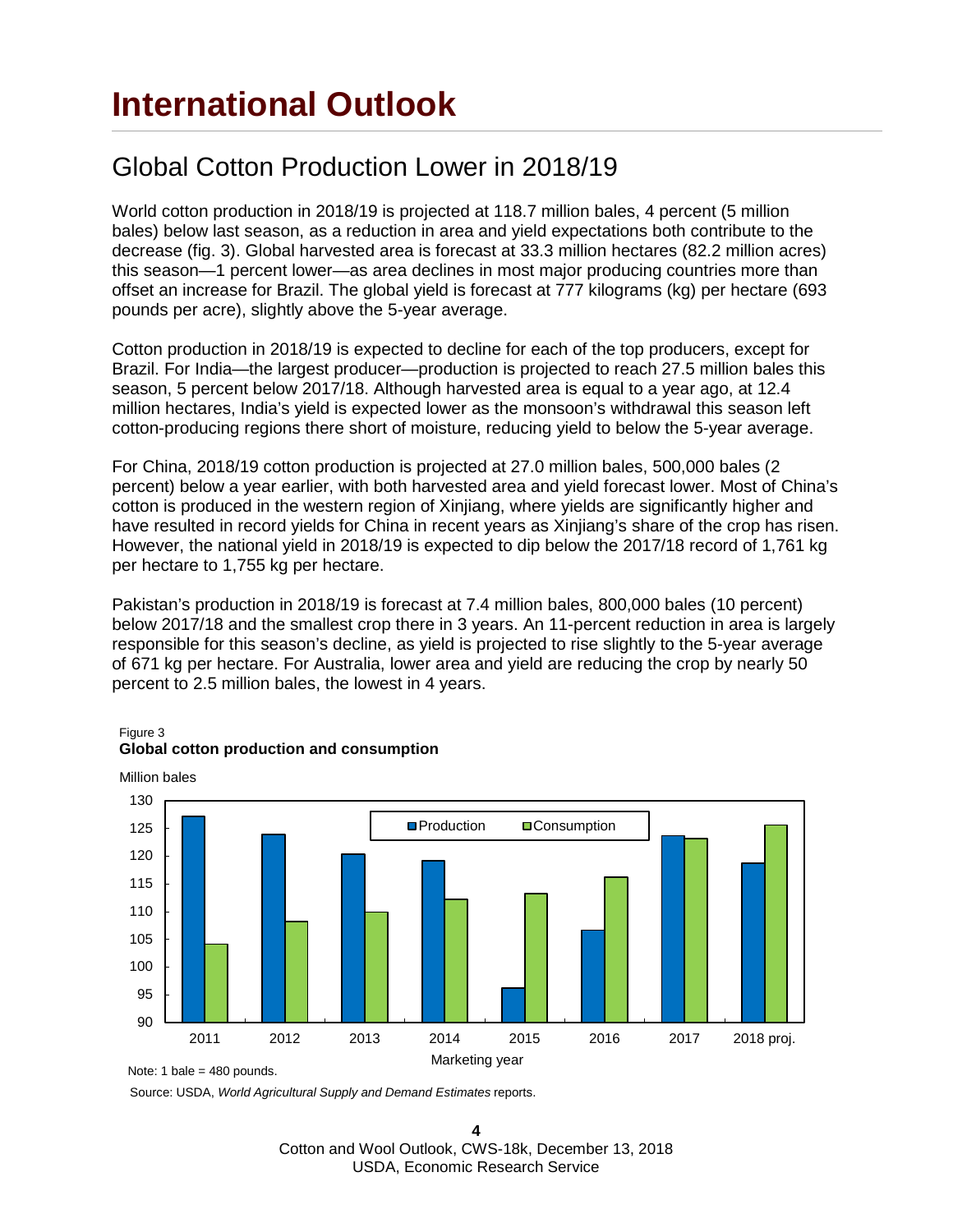In contrast, cotton production in Brazil is forecast to reach 11.0 million bales in 2018/19, 1.8 million bales (19 percent) above last season. Excellent growing conditions, in addition to favorable prices, are expected to push plantings—which largely occur in December and January—to 1.4 million hectares, the highest since a similar amount was harvested in 2011/12. Brazil's yield is also forecast higher in 2018/19, reaching a record of 1,711 kg per hectare and eclipsing 2017/18's high of 1,708 kg per hectare.

### World Mill Use Growth Expected Near Long-Term Average

Global cotton consumption in 2018/19 is projected to rise 2 percent to a record 125.6 million bales. While the growth rate is near the long-term average, it follows last season's extraordinary growth of 6 percent that was supported by an improved global economic outlook and a rebound in China's cotton spinning. For 2017/18, China's cotton mill use is estimated at 41.0 million bales—a growth of 6.5 percent—and for 2018/19, it is forecast at 41.5 million bales, the highest since 2010/11, but only 1.2 percent above the year before. China is the leading spinner of raw cotton and the largest supplier of textile and apparel products to the world.

India, Bangladesh, and Vietnam are forecast to increase their respective cotton mill use levels to new records in 2018/19 as textile expansion follows the global economy. For India, mill use is projected at 25.3 million bales, up more than 2 percent or 600,000 bales. Bangladesh's mill use is forecast to reach 8.0 million bales in 2018/19, or nearly 7 percent above last season. Mill use growth near 14 percent in Vietnam is expected to expand cotton use there to 7.5 million bales in 2018/19, or 900,000 bales above 2017/18. In contrast, cotton mill use in Pakistan and Turkey are forecast to experience declines of 2 percent and 5 percent, respectively, with mill use estimated at 10.6 million bales and 7.0 million bales, respectively.

#### Global Cotton Stocks To Decline in 2018/19

World cotton stocks are projected at 73.2 million bales at the end of 2018/19, compared with 80.4 million bales last season and a record 106.9 million bales in 2014/15 (fig. 4). Global stocks are expected to decrease in a number of countries this season but will be led once again by China's reduction. Cotton ending stocks for 2018/19 in China are estimated at nearly 30.4 million bales, a 20-percent reduction from last season. China continues to draw down its surplus reserve stocks but is still expected to hold over 40 percent of the global total at season's end.

Stock declines are also projected for India and Pakistan in 2018/19. For India, stocks are expected to decrease 600,000 bales to about 8.1 million bales this season. In Pakistan, cotton stocks are forecast to fall nearly 500,000 bales to approximately 2.4 million bales, largely the result of a smaller crop. In contrast, stocks in the United States and Brazil are expected higher, with Brazil's ending stocks forecast to climb 20 percent by July 31, 2019 to 10.4 million bales; in 2018/19, Brazil is expected to be the second largest stockholder, accounting for 14 percent of the global cotton stocks this season.

Although global cotton stocks are expected to reach their lowest level since 2011/12 and the stocks-to-use ratio is at an 8-year low, stocks outside of China in 2018/19 are forecast to increase year over year. Consequently, the Cotlook A Index price is projected to decrease slightly from 2017/18's 88-cent average but remain near the upper end of prices during the previous 5 years.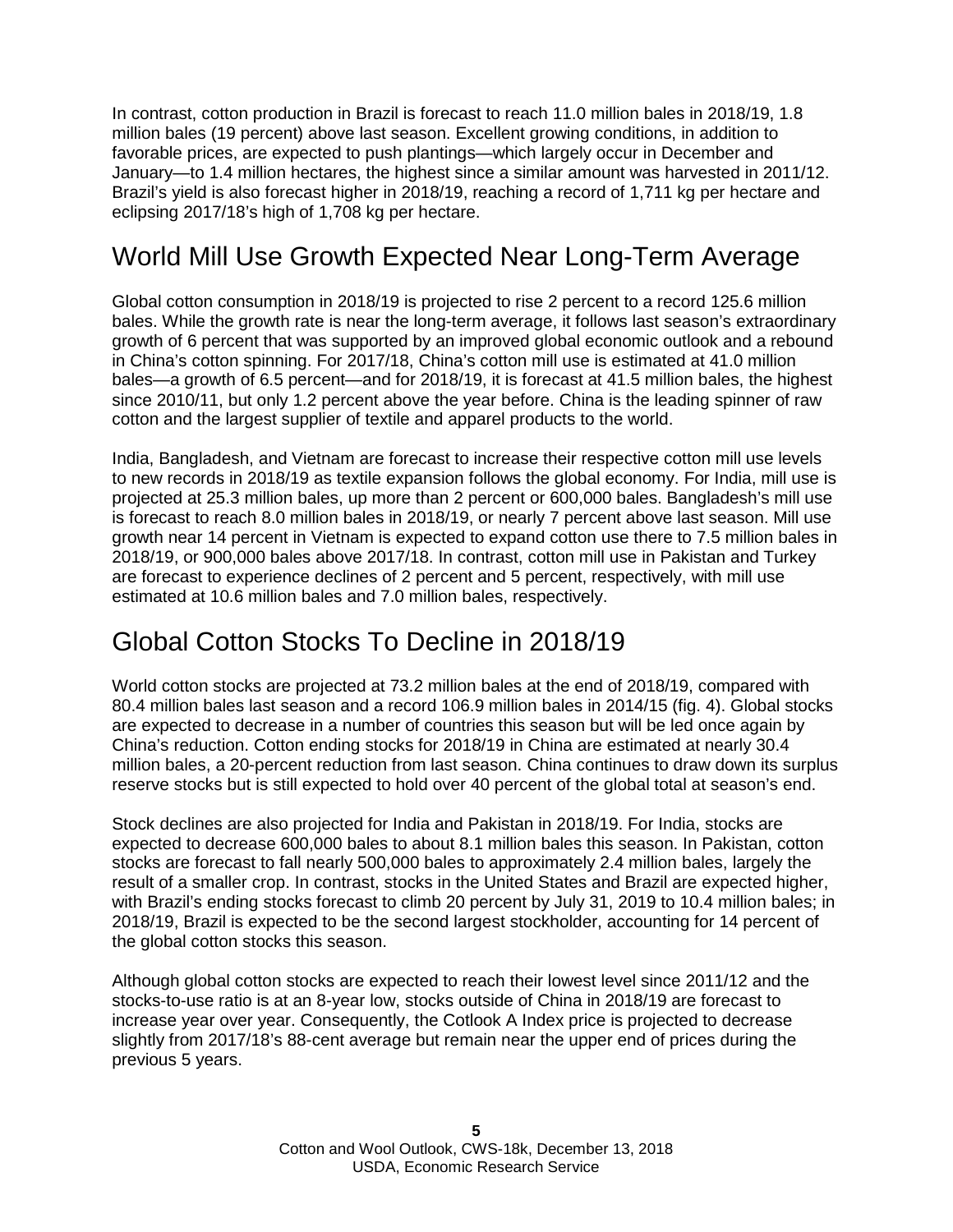#### Figure 4 **Global cotton stocks and prices**



Sources: Cotlook and USDA, Interagency Commodity Estimates Committee.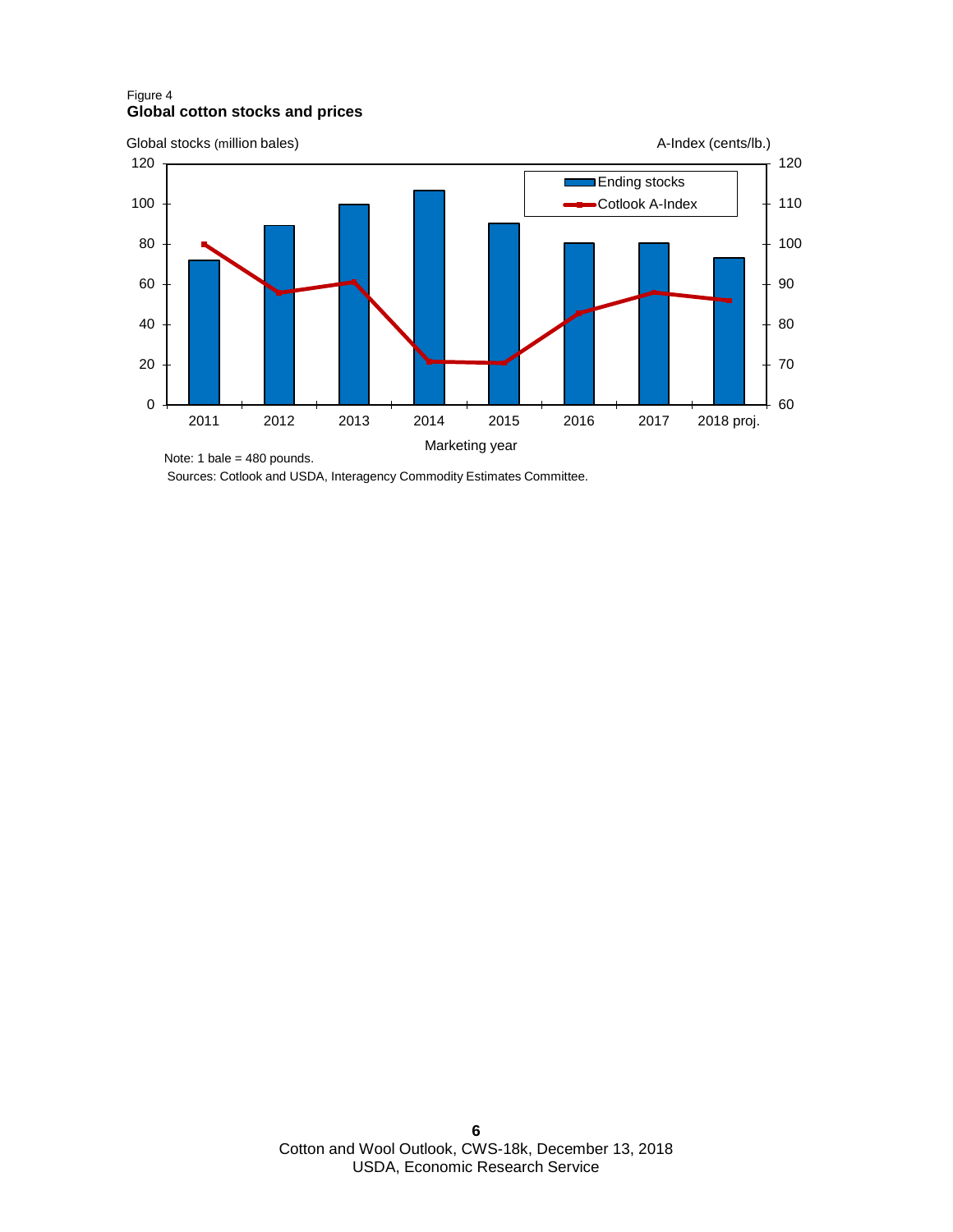|                            |         |        | 2018/19              |        |  |
|----------------------------|---------|--------|----------------------|--------|--|
| Item                       | 2017/18 | Oct.   | Nov.                 | Dec.   |  |
|                            |         |        | Million acres        |        |  |
| Upland:                    |         |        |                      |        |  |
| Planted                    | 12.360  | 13.794 | 13.794               | 13.794 |  |
| Harvested                  | 10.850  | 10.280 | 10.129               | 10.129 |  |
|                            |         |        | Pounds               |        |  |
| Yield/harvested acre       | 895     | 887    | 836                  | 844    |  |
|                            |         |        |                      |        |  |
|                            |         |        | <b>Million bales</b> |        |  |
| Beginning stocks           | 2.686   | 4.197  | 4.197                | 4.197  |  |
| Production                 | 20.223  | 18.992 | 17.637               | 17.817 |  |
| Total supply <sup>1</sup>  | 22.910  | 23.194 | 21.839               | 22.019 |  |
| Mill use                   | 3.198   | 3.370  | 3.270                | 3.270  |  |
| Exports                    | 15.211  | 14.850 | 14.350               | 14.350 |  |
| Total use                  | 18.409  | 18.220 | 17.620               | 17.620 |  |
| Ending stocks <sup>2</sup> | 4.197   | 4.806  | 4.106                | 4.206  |  |
|                            | Percent |        |                      |        |  |
| Stocks-to-use ratio        | 22.8    | 26.4   | 23.3                 | 23.9   |  |
|                            |         |        | 1,000 acres          |        |  |
| Extra-long staple:         |         |        |                      |        |  |
| Planted                    | 252.5   | 248.0  | 248.0                | 248.0  |  |
| Harvested                  | 250.4   | 245.4  | 245.4                | 245.4  |  |
|                            |         |        |                      |        |  |
|                            |         |        | Pounds               |        |  |
| Yield/harvested acre       | 1,341   | 1,508  | 1,508                | 1,508  |  |
|                            |         |        | 1,000 bales          |        |  |
| Beginning stocks           | 64      | 103    | 103                  | 103    |  |
| Production                 | 700     | 771    | 771                  | 771    |  |
| Total supply <sup>1</sup>  | 766     | 874    | 874                  | 874    |  |
| Mill use                   | 27      | 30     | 30                   | 30     |  |
| Exports                    | 636     | 650    | 650                  | 650    |  |
| Total use                  | 663     | 680    | 680                  | 680    |  |
| Ending stocks <sup>2</sup> | 103     | 194    | 194                  | 194    |  |
|                            |         |        | Percent              |        |  |
| Stocks-to-use ratio        | 15.5    | 28.5   | 28.5                 | 28.5   |  |
|                            |         |        |                      |        |  |

Table 1—U.S. cotton supply and use estimates

<sup>1</sup>Includes imports. <sup>2</sup>Includes unaccounted.

Source: USDA, World Agricultural Outlook Board.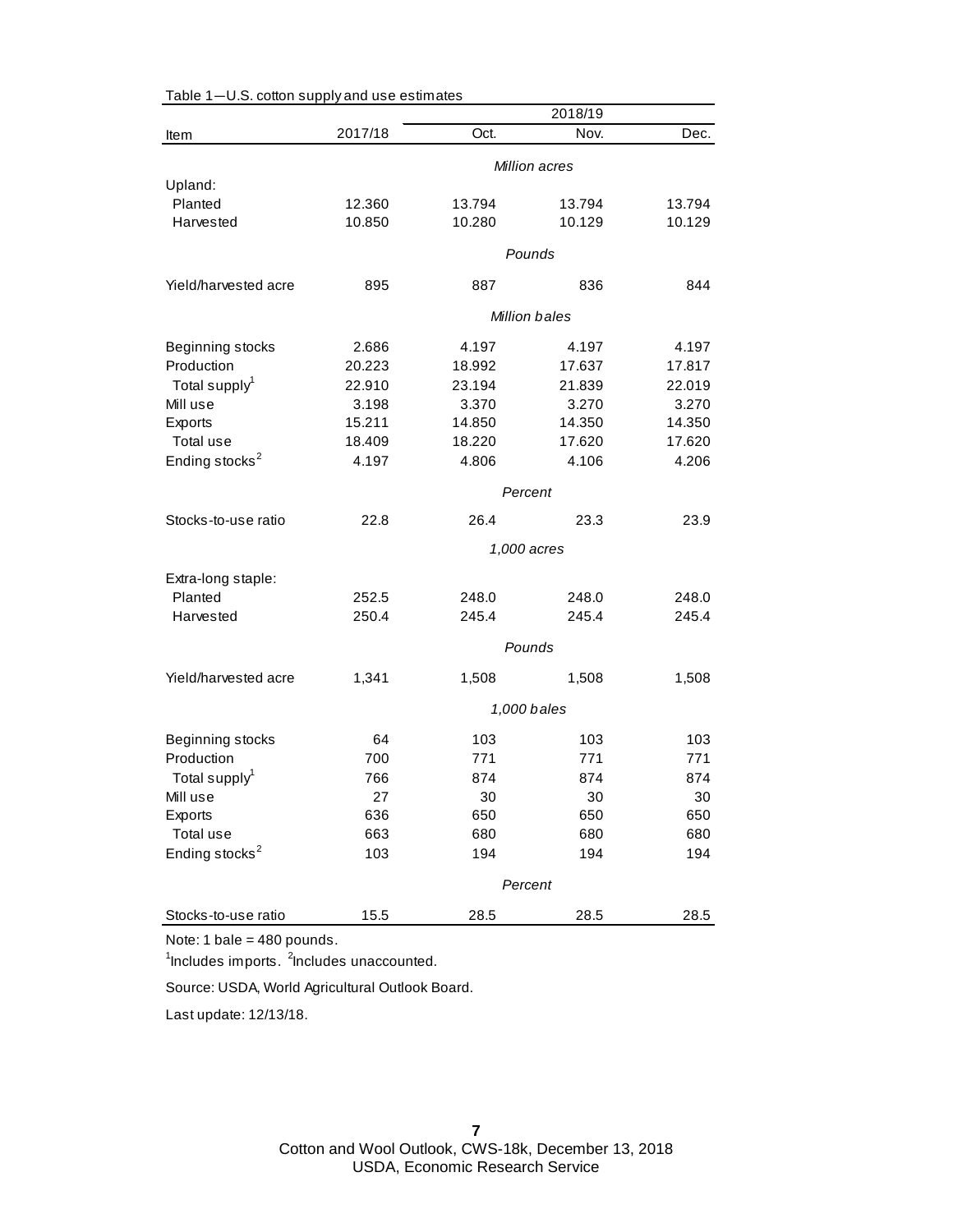|                      |         |        | 2018/19       |        |  |
|----------------------|---------|--------|---------------|--------|--|
| Item                 | 2017/18 | Oct.   | Nov.          | Dec.   |  |
|                      |         |        | Million bales |        |  |
| Supply:              |         |        |               |        |  |
| Beginning stocks--   |         |        |               |        |  |
| World                | 80.40   | 80.89  | 80.39         | 80.45  |  |
| Foreign              | 77.65   | 76.59  | 76.09         | 76.15  |  |
| Production--         |         |        |               |        |  |
| World                | 123.70  | 121.66 | 119.39        | 118.74 |  |
| Foreign              | 102.77  | 101.89 | 100.98        | 100.15 |  |
| Imports--            |         |        |               |        |  |
| World                | 40.98   | 41.44  | 41.11         | 41.71  |  |
| Foreign              | 40.98   | 41.43  | 41.11         | 41.71  |  |
| Use:                 |         |        |               |        |  |
| Mill use--           |         |        |               |        |  |
| World                | 123.16  | 127.76 | 126.88        | 125.63 |  |
| Foreign              | 119.94  | 124.36 | 123.58        | 122.33 |  |
| Exports--            |         |        |               |        |  |
| World                | 40.99   | 41.45  | 41.13         | 41.73  |  |
| Foreign              | 25.15   | 25.95  | 26.13         | 26.73  |  |
| Ending stocks--      |         |        |               |        |  |
| World                | 80.45   | 74.45  | 72.61         | 73.19  |  |
| Foreign              | 76.15   | 69.45  | 68.31         | 68.79  |  |
|                      | Percent |        |               |        |  |
| Stocks-to-use ratio: |         |        |               |        |  |
| World                | 65.3    | 58.3   | 57.2          | 58.3   |  |
| Foreign              | 63.5    | 55.8   | 55.3          | 56.2   |  |

Table 2—World cotton supply and use estimates

Note: 1 bale = 480 pounds.

Source: USDA, World Agricultural Outlook Board.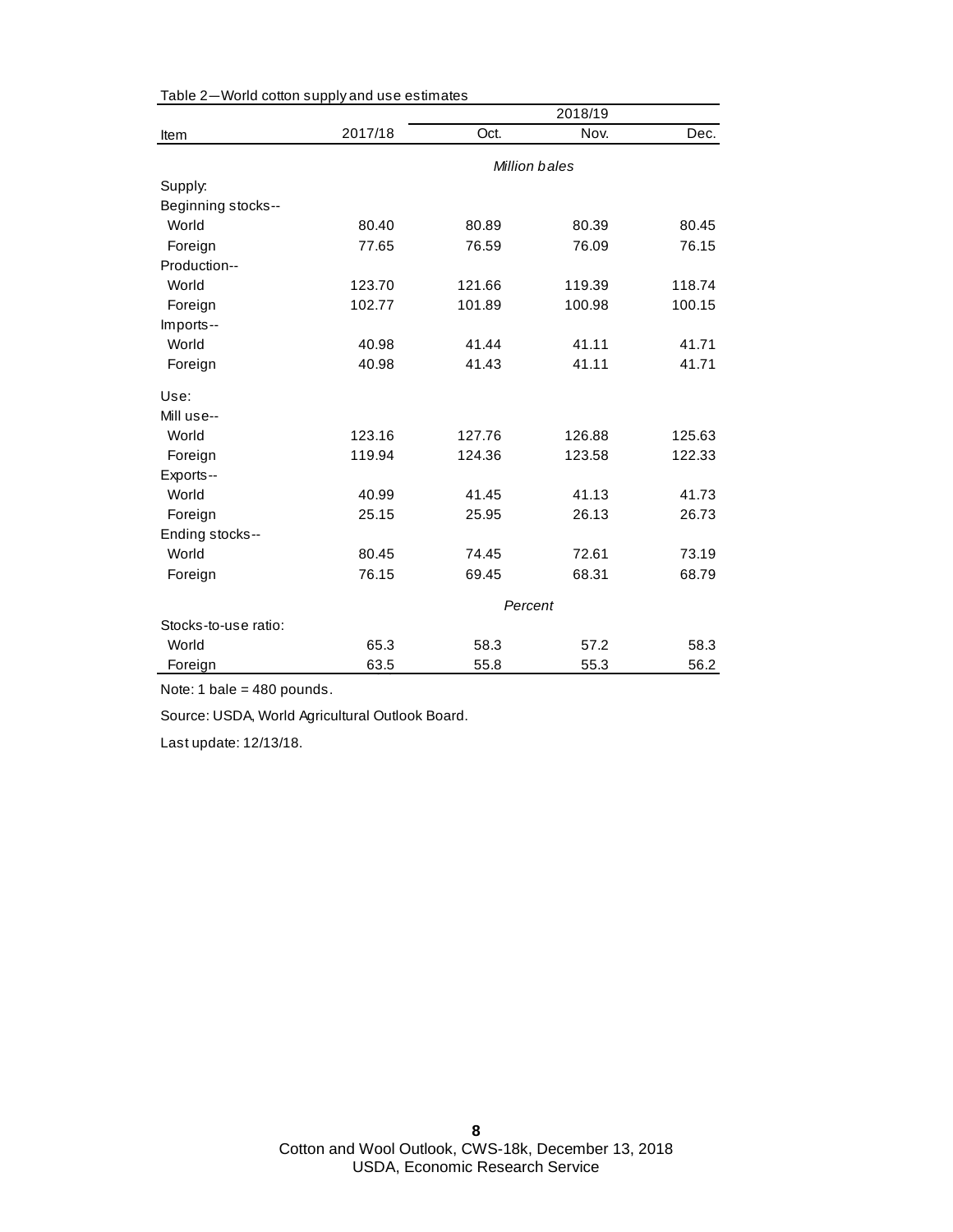| Table 3-U.S. fiber supply |         |              |         |         |
|---------------------------|---------|--------------|---------|---------|
|                           | Aug.    | Sep.         | Oct.    | Oct.    |
| Item                      | 2018    | 2018         | 2018    | 2017    |
|                           |         | 1,000 bales  |         |         |
| Cotton:                   |         |              |         |         |
| Stocks, beginning         | 4,300   | 3,668        | 3,525   | 1,951   |
| Ginnings                  | 500     | 815          | 3,666   | 3,811   |
| Imports since August 1    | 0.6     | 1.6          | 1.6     | 1.1     |
|                           |         | 1,000 pounds |         |         |
| Wool and mohair:          |         |              |         |         |
| Raw wool imports, clean   | 591.4   | 550.5        | 443.1   | 357.7   |
| 48s-and-finer             | 328.0   | 196.9        | 233.2   | 163.5   |
| Not-finer-than-46s        | 263.4   | 353.6        | 209.9   | 194.2   |
| Total since January 1     | 3,691.4 | 4,242.0      | 4,685.0 | 5,226.7 |
| Wool top imports          | 161.9   | 91.5         | 191.8   | 129.9   |
| Total since January 1     | 1,219.1 | 1,310.7      | 1,502.5 | 1,978.6 |
| Mohair imports, clean     | 0.0     | 0.0          | 0.0     | 0.0     |
| Total since January 1     | 0.0     | 0.0          | 0.0     | 0.0     |

Sources: USDA, National Agricultural Statistics Service; U.S. Department of Commerce, U.S. Census Bureau.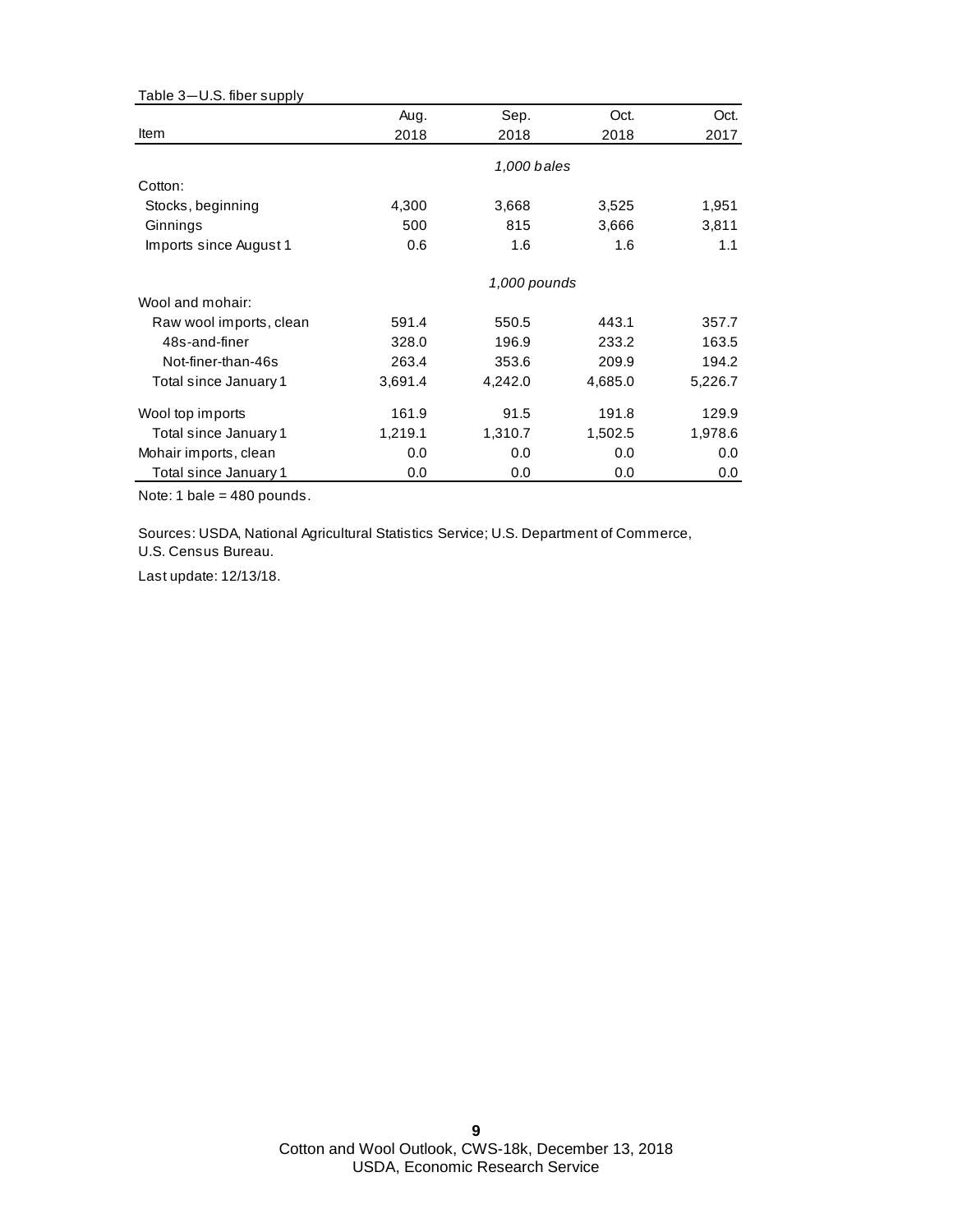| Table 4-U.S. fiber demand             |              |             |          |         |  |
|---------------------------------------|--------------|-------------|----------|---------|--|
|                                       | Aug.         | Sep.        | Oct.     | Oct.    |  |
| Item                                  | 2018         | 2018        | 2018     | 2017    |  |
|                                       |              |             |          |         |  |
|                                       |              | 1,000 bales |          |         |  |
| Cotton:                               |              |             |          |         |  |
| All consumed by mills <sup>1</sup>    | 266          | 243         | 265      | 288     |  |
| Total since August 1                  | 266          | 510         | 774      | 850     |  |
| Daily rate                            | 11.6         | 12.2        | 11.5     | 13.1    |  |
| Upland consumed by mills <sup>1</sup> | 264          | 241         | 263      | 285     |  |
| Total since August 1                  | 264          | 505         | 768      | 842     |  |
| Daily rate                            | 11.5         | 12.1        | 11.4     | 13.0    |  |
|                                       |              |             |          |         |  |
| <b>Upland exports</b>                 | 834          | 693         | 652      | 454     |  |
| Total since August 1                  | 834          | 1,528       | 2,179    | 1,918   |  |
| Sales for next season                 | 1,414        | 266         | 223      | 136     |  |
| Total since August 1                  | 1,414        | 1,680       | 1,904    | 915     |  |
| Extra-long staple exports             | 32.3         | 22.0        | 20.6     | 20.8    |  |
| <b>Total since August 1</b>           | 32.3         | 54.4        | 75.0     | 59.4    |  |
| Sales for next season                 | 25.9         | 1.5         | 1.4      | 0.0     |  |
| Total since August 1                  | 25.9         | 27.4        | 28.7     | 20.5    |  |
|                                       | 1,000 pounds |             |          |         |  |
| Wool and mohair:                      |              |             |          |         |  |
| Raw wool exports, clean               | 1,201.2      | 295.5       | 913.1    | 903.4   |  |
| Total since January 1                 | 9,395.3      | 9,690.8     | 10,603.9 | 9,487.2 |  |
| Wool top exports                      | 128.3        | 101.0       | 128.7    | 166.4   |  |
| Total since January 1                 | 1,028.0      | 1,128.9     | 1,257.6  | 1,219.1 |  |
| Mohair exports, clean                 | 1.7          | 80.4        | 40.7     | 30.7    |  |
| Total since January 1                 | 301.7        | 382.1       | 422.7    | 416.3   |  |

<sup>1</sup>Estimated by USDA.

and U.S. Department of Commerce, U.S. Census Bureau. Sources: USDA, Farm Service Agency; USDA, Foreign Agricultural Service, *U.S. Export Sales* ;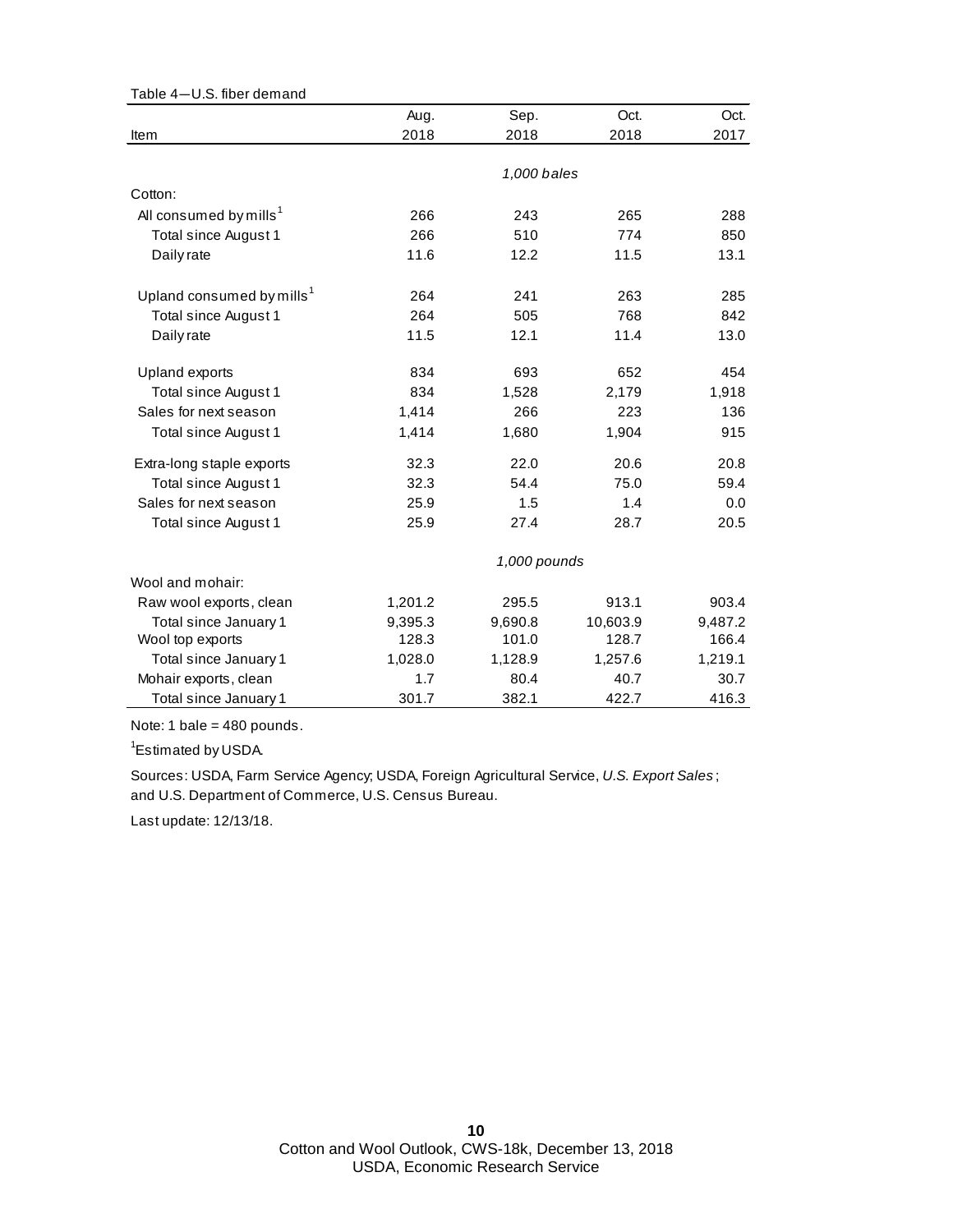| Table 5-U.S. and world fiber prices |                   |                 |           |           |  |
|-------------------------------------|-------------------|-----------------|-----------|-----------|--|
|                                     | Sep.              | Oct.            | Nov.      | Nov.      |  |
| Item                                | 2018              | 2018            | 2018      | 2017      |  |
|                                     |                   |                 |           |           |  |
|                                     |                   | Cents per pound |           |           |  |
| Domestic cotton prices:             |                   |                 |           |           |  |
| Adjusted world price                | 72.27             | 68.53           | 68.54     | 62.12     |  |
| Upland spot 41-34                   | 76.72             | 73.90           | 73.72     | 68.09     |  |
| Pima spot 02-46                     | 139.25            | 138.93          | 132.00    | 135.71    |  |
| Average price received by           |                   |                 |           |           |  |
| upland producers                    | 71.00             | 72.30           | <b>NA</b> | 67.30     |  |
| Far Eastern cotton quotes:          |                   |                 |           |           |  |
| A Index                             | 89.99             | 86.40           | 86.92     | 80.66     |  |
| Memphis/Eastern                     | 91.88             | 88.69           | 88.95     | 81.85     |  |
| Memphis/Orleans/Texas               | 90.88             | 87.69           | 87.95     | 80.60     |  |
| California/Arizona                  | <b>NQ</b>         | NQ.             | 89.58     | 82.85     |  |
|                                     | Dollars per pound |                 |           |           |  |
| Wool prices (clean):                |                   |                 |           |           |  |
| <b>U.S. 58s</b>                     | <b>NQ</b>         | NQ.             | NQ.       | 3.23      |  |
| Australian 58s <sup>1</sup>         | 5.81              | 5.48            | 4.85      | 4.33      |  |
| <b>U.S. 60s</b>                     | <b>NQ</b>         | <b>NQ</b>       | <b>NQ</b> | 3.56      |  |
| Australian 60s <sup>1</sup>         | 6.85              | 6.49            | 6.00      | 4.82      |  |
| <b>U.S. 64s</b>                     | <b>NQ</b>         | <b>NQ</b>       | <b>NQ</b> | <b>NQ</b> |  |
| Australian 64s <sup>1</sup>         | 7.47              | 7.23            | 7.08      | 5.81      |  |

NA = Not available. NQ = No quote.

<sup>1</sup>In bond, Charleston, SC.

Sources: USDA, *Cotton Price Statistics;* Cotlook Ltd., *Cotton Outlook;* and trade reports.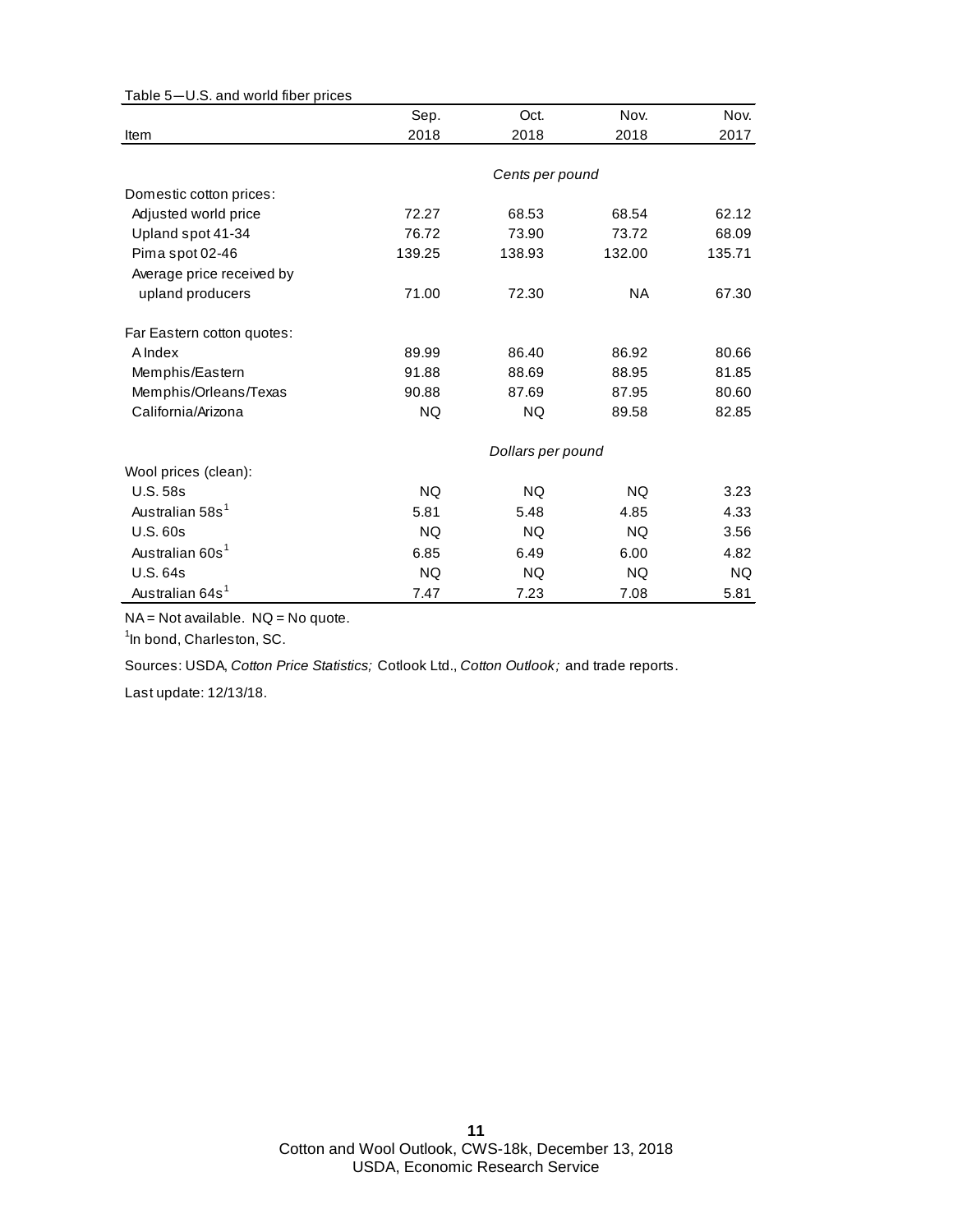|                             | Aug.      | Sep.         | Oct.      | Oct.      |
|-----------------------------|-----------|--------------|-----------|-----------|
| Item                        | 2018      | 2018         | 2018      | 2017      |
|                             |           | 1,000 pounds |           |           |
| Yarn, thread, and fabric:   | 300,929   | 273,784      | 296,016   | 269,417   |
| Cotton                      | 65,668    | 54,582       | 62,342    | 56,231    |
| Linen                       | 19,673    | 20,151       | 22,817    | 21,732    |
| Wool                        | 4,937     | 3,883        | 4,434     | 4,052     |
| Silk                        | 671       | 643          | 695       | 695       |
| Synthetic                   | 209,980   | 194,525      | 205,728   | 186,707   |
| Apparel:                    | 1,266,651 | 1,212,413    | 1,302,523 | 1,112,653 |
| Cotton                      | 610,405   | 570,256      | 636,316   | 558,276   |
| Linen                       | 7,293     | 7,358        | 8,060     | 7,375     |
| Wool                        | 40,955    | 38,596       | 38,226    | 34,307    |
| Silk                        | 9,315     | 8,611        | 9,350     | 7,893     |
| Synthetic                   | 598,683   | 587,593      | 610,571   | 504,803   |
| Home furnishings:           | 338,173   | 333,057      | 382,129   | 345,023   |
| Cotton                      | 166,403   | 148,505      | 173,509   | 151,113   |
| Linen                       | 1,712     | 1,785        | 1,930     | 1,480     |
| Wool                        | 425       | 581          | 749       | 748       |
| Silk                        | 183       | 225          | 350       | 228       |
| Synthetic                   | 169,451   | 181,961      | 205,591   | 191,455   |
| Floor coverings:            | 108,866   | 100,889      | 116,454   | 100,145   |
| Cotton                      | 12,985    | 12,384       | 12,904    | 10,788    |
| Linen                       | 32,297    | 27,720       | 40,562    | 34,448    |
| Wool                        | 11,523    | 10,507       | 11,630    | 11,905    |
| Silk                        | 3,262     | 3,722        | 2,707     | 2,946     |
| Synthetic                   | 48,800    | 46,556       | 48,652    | 40,058    |
| Total imports: <sup>1</sup> | 2,037,121 | 1,942,255    | 2,119,377 | 1,845,327 |
| Cotton                      | 859,165   | 789,067      | 888,516   | 779,613   |
| Linen                       | 62,136    | 58,048       | 74,603    | 66,029    |
| Wool                        | 58,394    | 54,101       | 55,496    | 51,398    |
| Silk                        | 13,433    | 13,208       | 13,113    | 11,767    |
| Synthetic                   | 1,043,993 | 1,027,831    | 1,087,649 | 936,520   |

Table 6—U.S. textile imports, by fiber

Note: Raw-fiber-equivalent pounds.

<sup>1</sup>Includes headgear.

U.S. Census Bureau. Sources: USDA, Economic Research Service and U.S. Department of Commerce,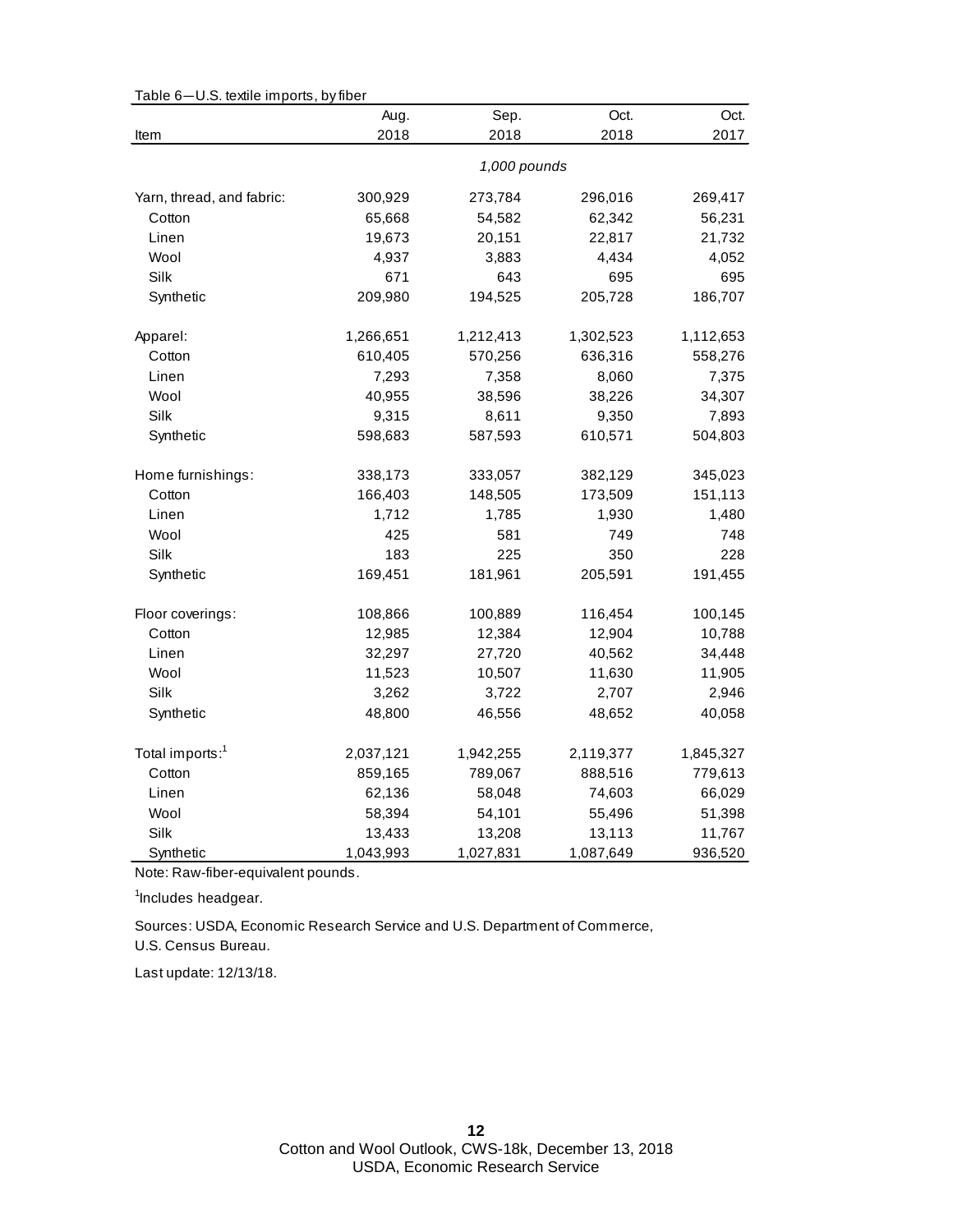|                             | Aug.    | Sep.         | Oct.    | Oct.    |
|-----------------------------|---------|--------------|---------|---------|
| Item                        | 2018    | 2018         | 2018    | 2017    |
|                             |         | 1,000 pounds |         |         |
| Yarn, thread, and fabric:   | 247,630 | 226,005      | 246,758 | 252,183 |
| Cotton                      | 126,360 | 116,674      | 127,759 | 134,222 |
| Linen                       | 6,918   | 6,673        | 7,389   | 6,394   |
| Wool                        | 2,876   | 2,784        | 2,650   | 2,459   |
| Silk                        | 1,037   | 971          | 1,029   | 1,111   |
| Synthetic                   | 110,440 | 98,903       | 107,932 | 107,997 |
| Apparel:                    | 27,570  | 25,103       | 32,205  | 29,715  |
| Cotton                      | 10,750  | 9,816        | 12,468  | 12,305  |
| Linen                       | 458     | 421          | 411     | 396     |
| Wool                        | 2,719   | 2,657        | 3,793   | 2,770   |
| Silk                        | 1,747   | 1,795        | 2,788   | 1,509   |
| Synthetic                   | 11,896  | 10,414       | 12,745  | 12,735  |
| Home furnishings:           | 4,670   | 3,764        | 4,626   | 4,549   |
| Cotton                      | 2,410   | 1,864        | 2,064   | 2,142   |
| Linen                       | 136     | 109          | 161     | 179     |
| Wool                        | 69      | 75           | 71      | 60      |
| Silk                        | 54      | 35           | 76      | 102     |
| Synthetic                   | 2,001   | 1,681        | 2,254   | 2,066   |
| Floor coverings:            | 27,497  | 25,232       | 25,853  | 29,767  |
| Cotton                      | 2,361   | 2,305        | 2,014   | 2,312   |
| Linen                       | 1,267   | 1,273        | 1,050   | 1,308   |
| Wool                        | 1,574   | 1,543        | 1,829   | 1,890   |
| Silk                        | 49      | 54           | 51      | 49      |
| Synthetic                   | 22,246  | 20,058       | 20,910  | 24,208  |
| Total exports: <sup>1</sup> | 307,667 | 280,375      | 309,834 | 316,601 |
| Cotton                      | 141,999 | 130,750      | 144,436 | 151,107 |
| Linen                       | 8,790   | 8,487        | 9,027   | 8,294   |
| Wool                        | 7,248   | 7,069        | 8,359   | 7,197   |
| Silk                        | 2,886   | 2,855        | 3,944   | 2,771   |
| Synthetic                   | 146,744 | 131,213      | 144,069 | 147,233 |

Table 7—U.S. textile exports, by fiber

Note: Raw-fiber-equivalent pounds.

<sup>1</sup>Includes headgear.

U.S. Census Bureau. Sources: USDA, Economic Research Service and U.S. Department of Commerce,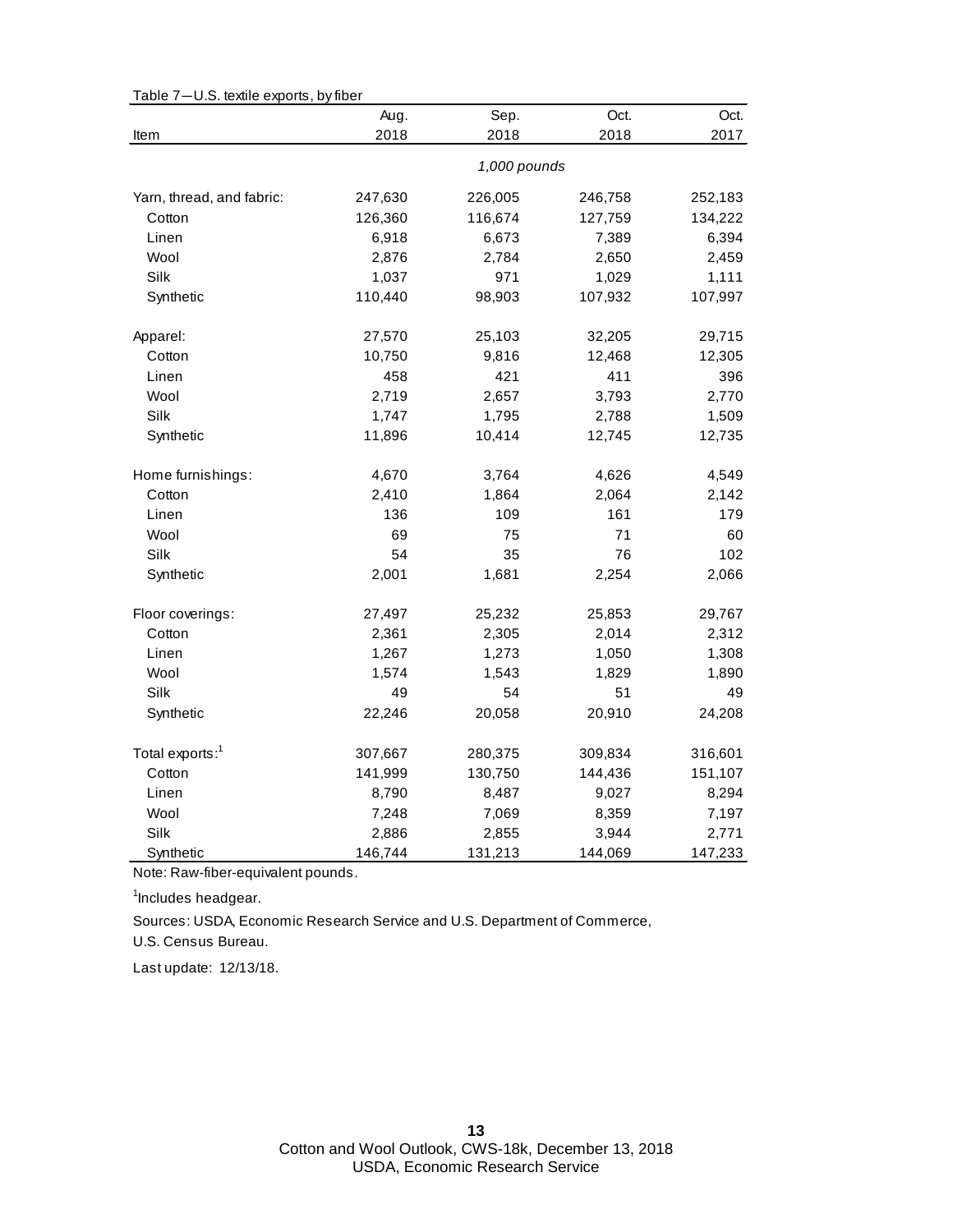| Table 8-U.S. cotton textile imports, by origin |  |
|------------------------------------------------|--|
|------------------------------------------------|--|

|                    | Aug.    | Sep.         | Oct.    | Oct.    |
|--------------------|---------|--------------|---------|---------|
| Region/country     | 2018    | 2018         | 2018    | 2017    |
|                    |         | 1,000 pounds |         |         |
| North America      | 150,041 | 129,667      | 144,275 | 132,414 |
| Canada             | 3,007   | 3,120        | 3,035   | 3,113   |
| Dominican Republic | 8,779   | 8,962        | 10,976  | 7,746   |
| El Salvador        | 15,543  | 14,415       | 16,395  | 16,882  |
| Guatemala          | 10,731  | 7,736        | 8,934   | 7,302   |
| Haiti              | 11,745  | 10,671       | 14,181  | 9,671   |
| Honduras           | 32,479  | 25,135       | 25,723  | 26,537  |
| Mexico             | 43,478  | 39,615       | 43,271  | 41,996  |
| Nicaragua          | 24,225  | 19,918       | 21,663  | 19,090  |
| South America      | 5,089   | 3,814        | 4,785   | 4,426   |
| Colombia           | 2,246   | 1,863        | 1,899   | 1,772   |
| Peru               | 2,512   | 1,658        | 2,589   | 2,302   |
| Europe             | 23,222  | 15,898       | 20,210  | 20,295  |
| Germany            | 1,289   | 1,176        | 1,093   | 1,170   |
| Italy              | 1,588   | 941          | 1,544   | 1,388   |
| Portugal           | 3,889   | 2,417        | 3,070   | 2,110   |
| Turkey             | 13,551  | 9,278        | 11,609  | 12,756  |
| Asia               | 661,129 | 625,697      | 702,700 | 606,669 |
| <b>Bahrain</b>     | 1,360   | 1,387        | 1,000   | 1,315   |
| Bangladesh         | 57,609  | 60,964       | 63,647  | 55,213  |
| Cambodia           | 20,273  | 19,344       | 20,977  | 16,572  |
| China              | 290,764 | 287,896      | 300,740 | 259,872 |
| Hong Kong          | 821     | 664          | 905     | 1,084   |
| India              | 91,869  | 83,808       | 97,568  | 83,579  |
| Indonesia          | 26,124  | 22,101       | 27,198  | 24,572  |
| <b>Israel</b>      | 501     | 471          | 508     | 568     |
| Japan              | 1,282   | 919          | 1,162   | 1,271   |
| Jordan             | 4,698   | 4,446        | 5,369   | 3,991   |
| Malaysia           | 3,213   | 2,905        | 2,914   | 3,275   |
| Pakistan           | 68,731  | 53,798       | 69,442  | 58,936  |
| Philippines        | 3,188   | 2,521        | 4,032   | 3,685   |
| South Korea        | 4,774   | 4,313        | 5,777   | 5,074   |
| Sri Lanka          | 7,434   | 7,563        | 9,843   | 8,757   |
| Taiwan             | 1,567   | 1,408        | 1,565   | 1,739   |
| Thailand           | 5,651   | 4,547        | 4,761   | 4,769   |
| Vietnam            | 69,616  | 65,281       | 83,612  | 71,073  |
| Oceania            | 54      | 40           | 30      | 38      |
| Africa             | 19,629  | 13,951       | 16,517  | 15,771  |
| Egypt              | 7,856   | 5,837        | 6,072   | 6,340   |
| Kenya              | 2,694   | 2,760        | 2,838   | 2,517   |
| Lesotho            | 3,659   | 1,776        | 2,988   | 3,378   |
| Madagascar         | 1,960   | 1,590        | 1,568   | 1,024   |
| Mauritius          | 1,133   | 597          | 865     | 1,210   |
| World <sup>1</sup> | 859,165 | 789,067      | 888,516 | 779,613 |

Note: Raw-fiber-equivalent pounds.

<sup>1</sup>Regional totals may not sum to world totals due to rounding.

Sources: USDA, Economic Research Service and U.S. Department of Commerce,

U.S. Census Bureau.

Last update: 12/13/18.

**14**

Cotton and Wool Outlook, CWS-18k, December 13, 2018 USDA, Economic Research Service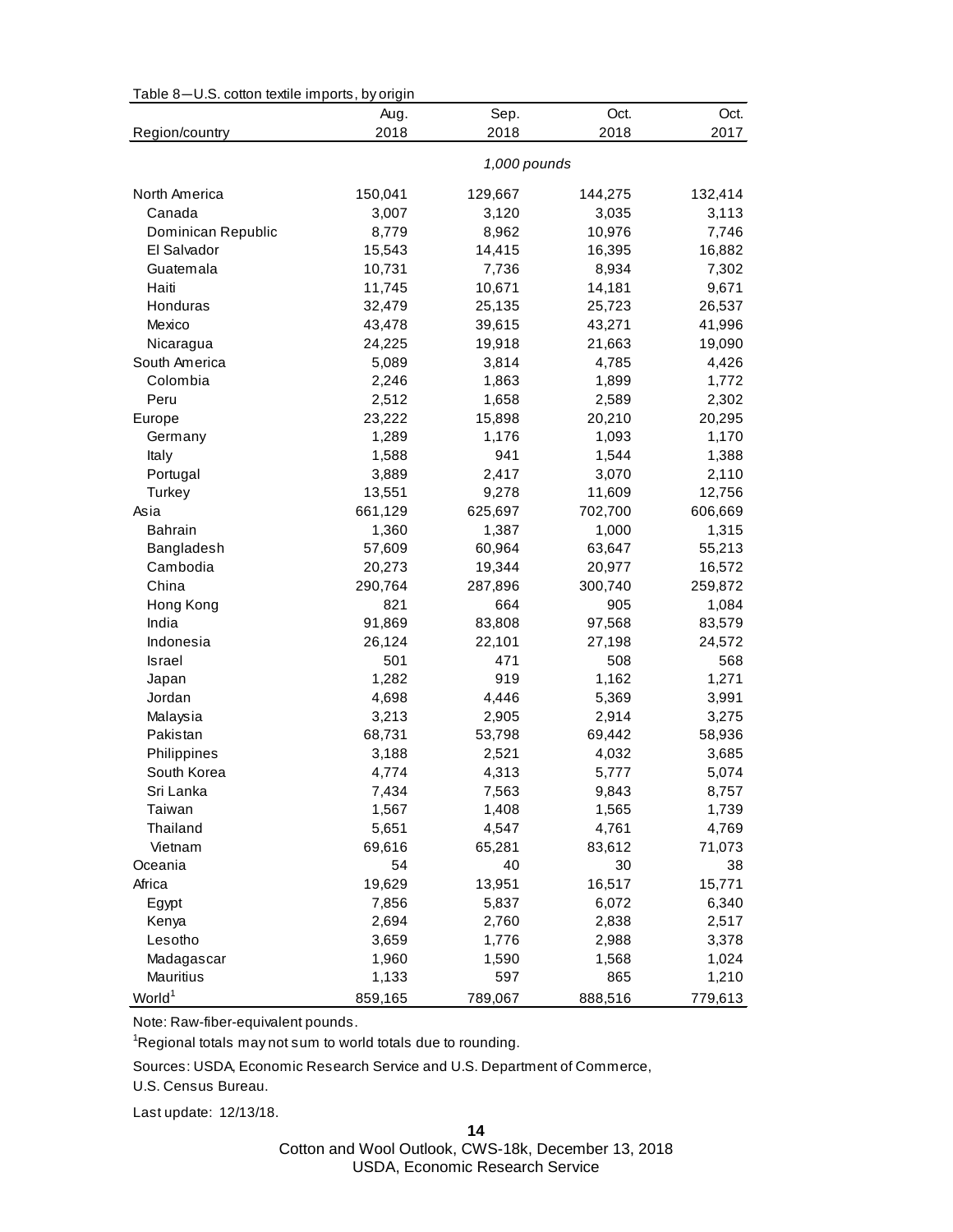| Table 9-U.S. cotton textile exports, by destination |  |  |  |
|-----------------------------------------------------|--|--|--|
|-----------------------------------------------------|--|--|--|

|                             | Aug.    | Sep.           | Oct.    | Oct.    |
|-----------------------------|---------|----------------|---------|---------|
| Region/country              | 2018    | 2018           | 2018    | 2017    |
|                             |         | 1,000 pounds   |         |         |
| North America               | 122,395 | 112,768        | 124,215 | 127,113 |
| <b>Bahamas</b>              | 408     | 132            | 159     | 185     |
| Canada                      | 8,834   | 7,480          | 7,851   | 9,012   |
| Costa Rica                  | 173     | 190            | 270     | 200     |
| Dominican Republic          | 16,662  | 18,062         | 21,643  | 20,285  |
| El Salvador                 | 8,237   | 7,562          | 6,868   | 12,463  |
| Guatemala                   | 2,212   | 1,582          | 1,838   | 2,176   |
| Haiti                       | 648     | 600            | 495     | 790     |
| Honduras                    | 55,888  | 53,697         | 55,546  | 52,981  |
| Mexico                      | 24,701  | 19,159         | 23,790  | 25,052  |
| Nicaragua                   | 3,802   | 3,343          | 4,331   | 3,216   |
| Panama                      | 313     | 499            | 685     | 189     |
| South America               | 4,901   | 4,529          | 5,104   | 6,351   |
| Brazil                      | 246     | 607            | 579     | 263     |
| Chile                       | 254     | 144            | 245     | 220     |
| Colombia                    | 3,378   | 2,256          | 2,953   | 3,629   |
| Peru                        | 691     | 1,117          | 937     | 1,824   |
| Europe                      | 2,725   | 2,521          | 3,257   | 2,907   |
| Belgium                     | 351     | 118            | 460     | 279     |
| France                      | 91      | 85             | 113     | 82      |
| Germany                     | 468     | 612            | 449     | 423     |
| Italy                       | 258     | 231            | 185     | 165     |
| Netherlands                 | 274     | 294            | 237     | 253     |
| Spain                       | 97      | 59             | 90      | 146     |
| United Kingdom              | 743     | 609            | 997     | 695     |
| Asia                        | 7,904   | 7,316          | 7,790   | 11,110  |
| Bangladesh                  | 3       | $\overline{c}$ | 10      | 1       |
| China                       | 2,238   | 2,089          | 2,482   | 5,469   |
| Hong Kong                   | 443     | 555            | 417     | 466     |
| India                       | 403     | 133            | 222     | 236     |
| <b>Israel</b>               | 144     | 145            | 108     | 62      |
| Japan                       | 891     | 1,115          | 1,015   | 885     |
| Singapore                   | 235     | 240            | 247     | 152     |
| South Korea                 | 812     | 441            | 700     | 442     |
| Taiwan                      | 174     | 138            | 137     | 133     |
| <b>United Arab Emirates</b> | 240     | 200            | 282     | 420     |
| Vietnam                     | 1,511   | 1,423          | 1,286   | 1,785   |
| Oceania                     | 775     | 773            | 651     | 724     |
| Australia                   | 600     | 570            | 462     | 568     |
| Africa                      | 3,298   | 2,844          | 3,419   | 2,901   |
| Morocco                     | 3,134   | 2,583          | 3,110   | 2,575   |
| World <sup>1</sup>          | 141,999 | 130,750        | 144,436 | 151,107 |

Note: Raw-fiber-equivalent pounds.

<sup>1</sup>Regional totals may not sum to world totals due to rounding.

Sources: USDA, Economic Research Service and U.S. Department of Commerce,

U.S. Census Bureau.